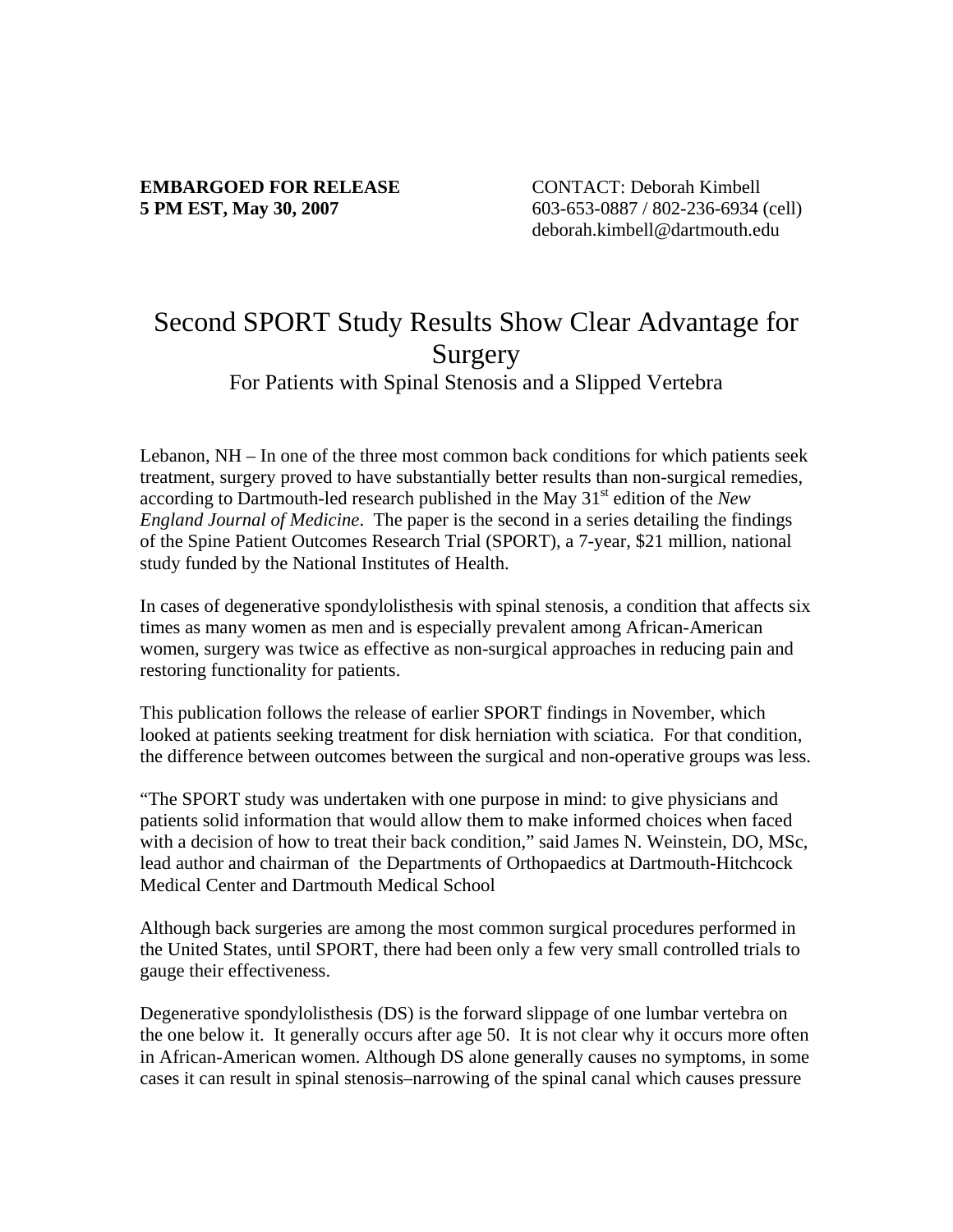on the nerves–resulting in significant pain in the legs that is worsened by simply taking a walk.

SPORT followed 601 patients diagnosed with DS and symptomatic spinal stenosis. Of those, 372 received surgery within two years and 235 remained non-operative. Two years after enrollment in the trial, while non-operative patients reported only modest improvement in their condition, patients who had surgery reported significantly reduced pain and improved functionality. Surgical patients saw relief from symptoms fairly quickly, reporting major improvements as early as 6 weeks after their operation.

Non-operative treatments included physical therapy, steroid injections, and medicines to relieve pain. Surgery involved relieving pressure on the nerves through removal of bone and soft tissue in a procedure called a decompressive laminectomy.

"As a surgeon, it's very important to me that I have evidence that I can share with my patients as they are trying to decide how to proceed with treatment," Dr. Weinstein said. "Up until now, we suspected surgery produced better results, but we had little objective data to support that. With the results of this study, we can now discuss much more fully the surgical and non-surgical options available to our patients so that they can make an informed choice."

Although the study was designed to look at a randomized and an observational cohort, fully 40 percent of participants who had been randomized changed their minds after enrollment in the trial and switched to the other group, i.e. choosing to have surgery after being randomized to the non-operative group, or deciding to proceed non-surgically after being randomized to the surgical group. As a result of the substantial crossover between surgical and non-surgical groups in the randomized cohort, the authors chose to publish the results based on what treatment was actually received in each group. While this is not a randomized comparison, the analysis carefully controlled for differences that existed between the two groups at the outset.

The third major SPORT study, on the effectiveness of surgery vs. non-surgical options for spinal stenosis without any spondylolisthesis, is expected to be released later this year. Additional papers based on the wealth of data gathered from the entire SPORT process will be published over the next several months.

Co-authors on the DS article were Jon D. Lurie MD MS; Tor Tosteson ScD; Brett Hanscom MS; Anna N.A. Tosteson ScD; Emily A. Blood MS; Nancy J.O. Birkmeyer PhD; Alan S. Hilibrand MD; Harry N. Herkowitz MD; Frank P. Cammisa MD; Todd Albert MD; Sanford E. Emery MD MBA; Lawrence G. Lenke MD; William A. Abdu MD MS; Michael Longley MD; Thomas J. Errico MD; and Serena Hu MD.

Centers enrolling patients in the study in addition to Dartmouth-Hitchcock Medical Center were:

Wm. Beaumont Hospital, Royal Ok, MI